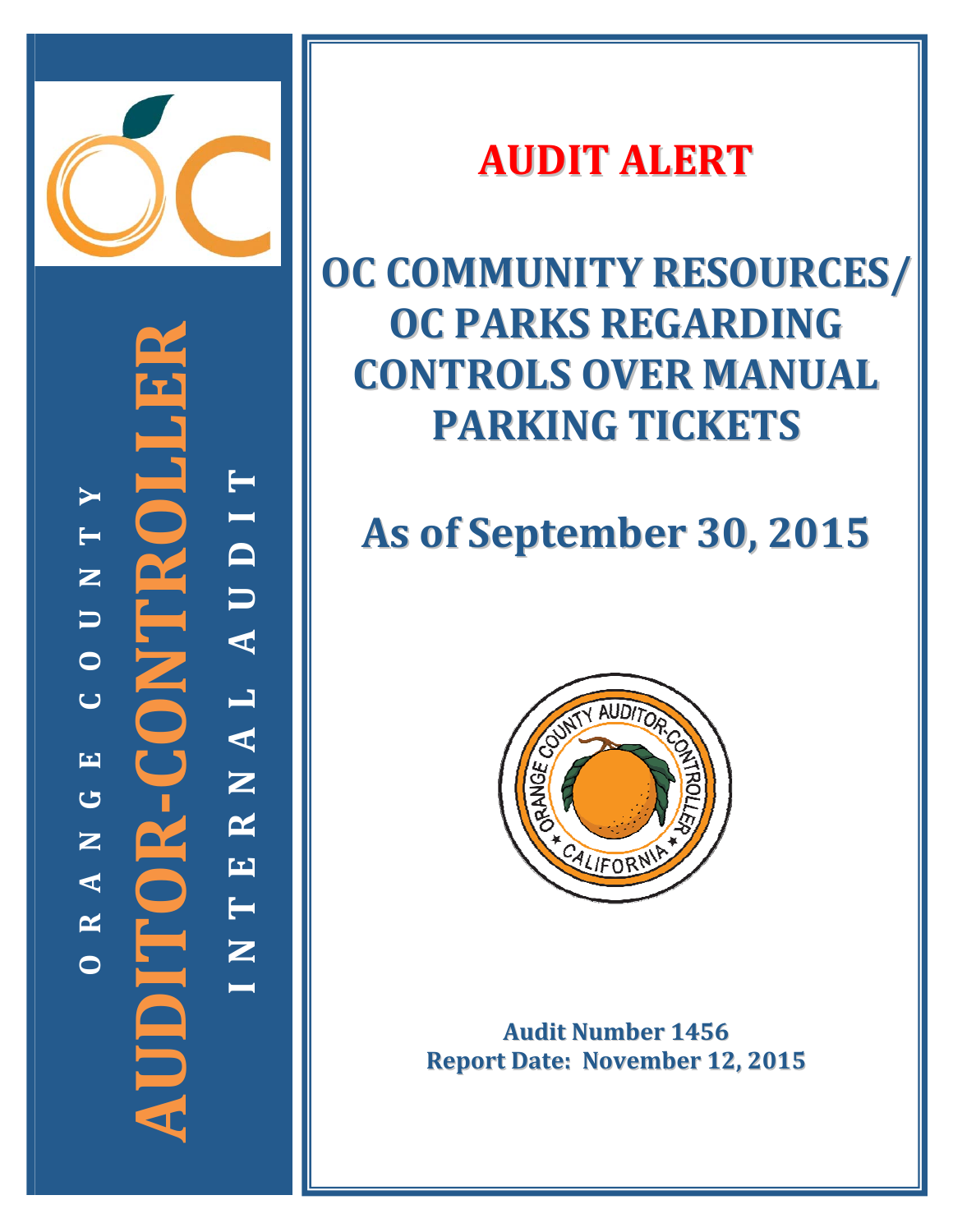

**Eric H. Woolery, CPA Orange County Auditor‐Controller**

**Toni Smart, CPA Michael Goodwin, CPA, CIA**

**Susan Nestor, CPA, CIA Senior Internal Auditor Director, Internal Audit Assistant Director**

> **12 Civic Center Plaza, Room 200 Santa Ana, CA 92701**

Auditor‐Controller Web Site www.ac.ocgov.com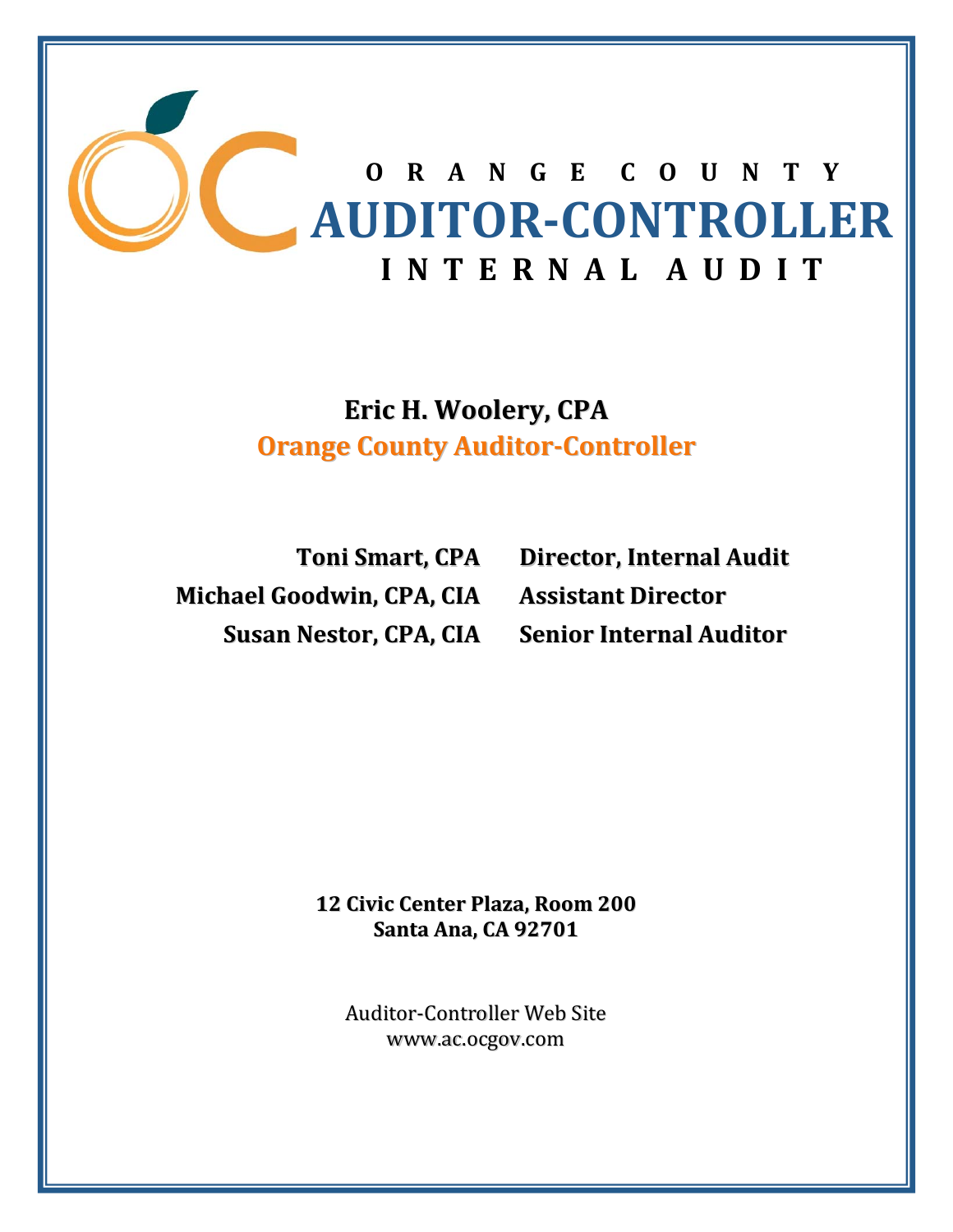

## **ERIC H. WOOLERY, CPA**  AUDITOR-CONTROLLER



**Transmittal Letter** 

 **Audit No. 1456** 

**November 12, 2015** 

- **TO:** Steve Franks, Director OC Community Resources
- **SUBJECT: Audit Alert:** OC Community Resources/OC Parks Regarding Controls Over Manual Parking Tickets

An assessment of internal controls over manual parking tickets was completed and reported in a draft Audit Alert to OC Community Resources/OC Parks in March 2015 under the former Internal Audit Department. OC Community Resources (OCCR) provided responses to the draft Audit Alert in June 2015. The Auditor-Controller Internal Audit Division conducted a review of OCCR's corrective actions taken on the findings and recommendations contained in the draft Audit Alert. The final Audit Alert including the implementation status of OCCR's corrective actions is attached for your review.

I submit an **Audit Status Report** quarterly to the Audit Oversight Committee (AOC) and a monthly report to the Board of Supervisors (BOS) where I detail any critical and significant audit findings released in reports during the prior month and the implementation status of audit recommendations as disclosed by our Follow-Up Audits. Accordingly, the results of this audit will be included in a future status report to the AOC and BOS.

Toni Smart, CPA, Director Auditor-Controller Internal Audit Division

## **Attachments**

Other recipients of this report: Members, Board of Supervisors Members, Audit Oversight Committee Eric Woolery, Auditor-Controller Frank Kim, County Executive Officer Mark Denny, Chief Operating Officer Jessica O'Hare, Assistant to the Chief Operating Officer Stacy Blackwood, Director, OC Parks Alan Marcum, Fraud Hotline Manager, County Counsel Thea Bullock, Compliance Manager, OCCR Foreperson, Grand Jury Robin Stieler, Interim Clerk of the Board of Supervisors Macias Gini & O'Connell LLP, County External Auditor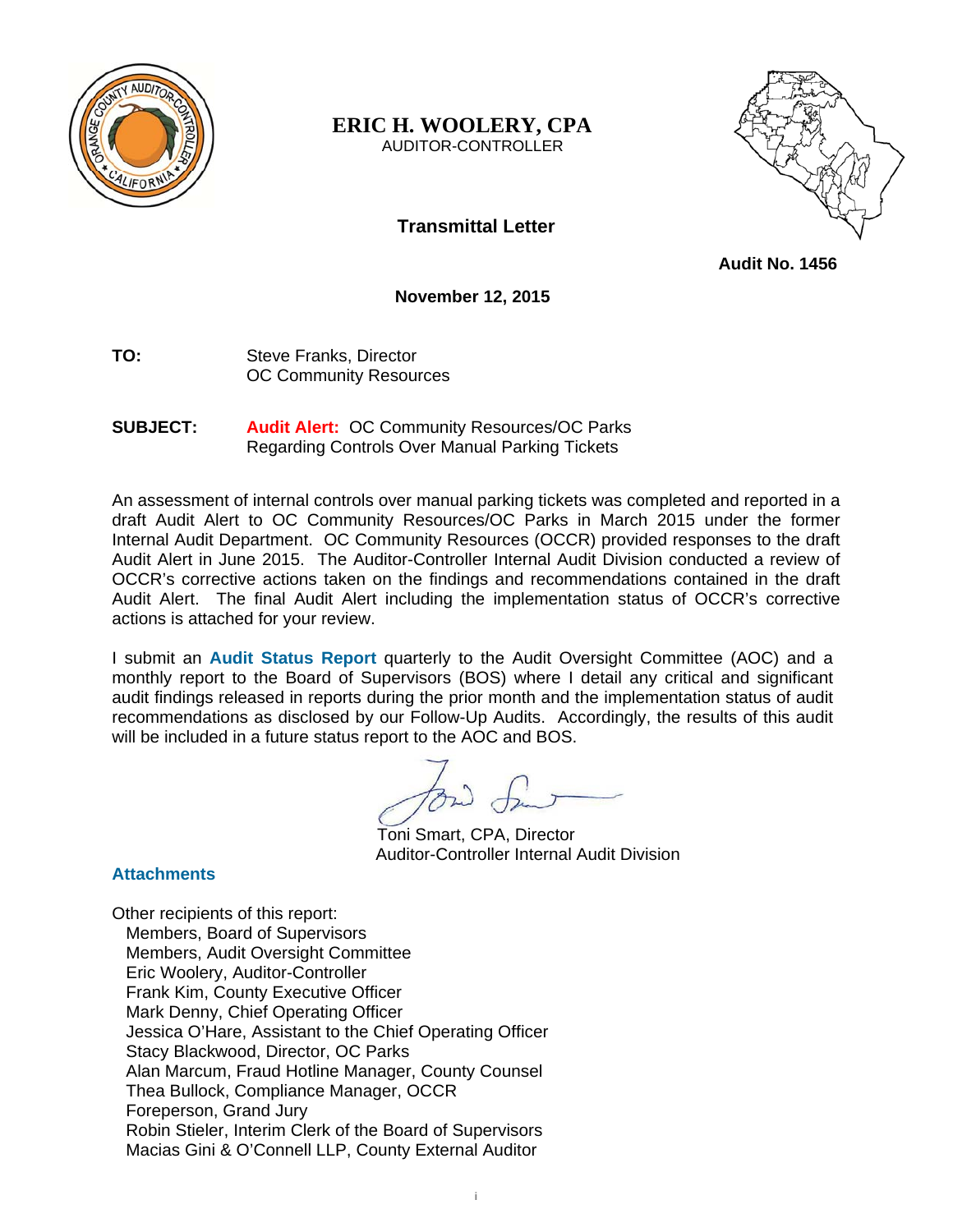

Table of Contents

## *Audit Alert: OC Community Resources/OC Parks Regarding Controls Over Manual Parking Tickets Audit No. 1456*

**As of September 30, 2015**

| <b>Transmittal Letter</b>                                                                                                                | i. |  |
|------------------------------------------------------------------------------------------------------------------------------------------|----|--|
| <b>Internal Auditor's Report</b>                                                                                                         |    |  |
| <b>OBJECTIVES</b>                                                                                                                        | 1  |  |
| <b>RESULTS</b>                                                                                                                           | 1  |  |
| <b>BACKGROUND</b>                                                                                                                        | 1  |  |
| <b>SCOPE AND METHODOLOGY</b>                                                                                                             | 3  |  |
| <b>MANAGEMENT 'S RESPONSIBILITIES FOR INTERNAL CONTROLS</b>                                                                              | 3  |  |
| <b>Detailed Findings, Recommendations and Management Responses</b>                                                                       |    |  |
| Finding No. 1 – One Box of 9,000 Unused Manual Parking Tickets Missing                                                                   | 4  |  |
| Finding No. 2 – PCI Does Not Perform Monthly Reconciliation of Issued,<br><b>Sold and Unused Manual Parking Tickets</b>                  | 5  |  |
| Finding No. 3 – Access to Unused Manual Parking Tickets is Not Adequately<br><b>Controlled and Safeguarded</b>                           |    |  |
| Finding No. 4 – PCI Does Not Prepare Adequate Transfer of Accountability<br>Documentation for Received and Issued Manual Parking Tickets | 9  |  |
| Finding No. 5 – PCI Sold Pre-Numbered Manual Parking Tickets Out of<br><b>Sequence</b>                                                   | 9  |  |
| Finding No. 6 – PCI's Standard Operating Procedures are Incomplete                                                                       | 10 |  |
| <b>ATTACHMENT A: OCCR Management Responses</b>                                                                                           | 13 |  |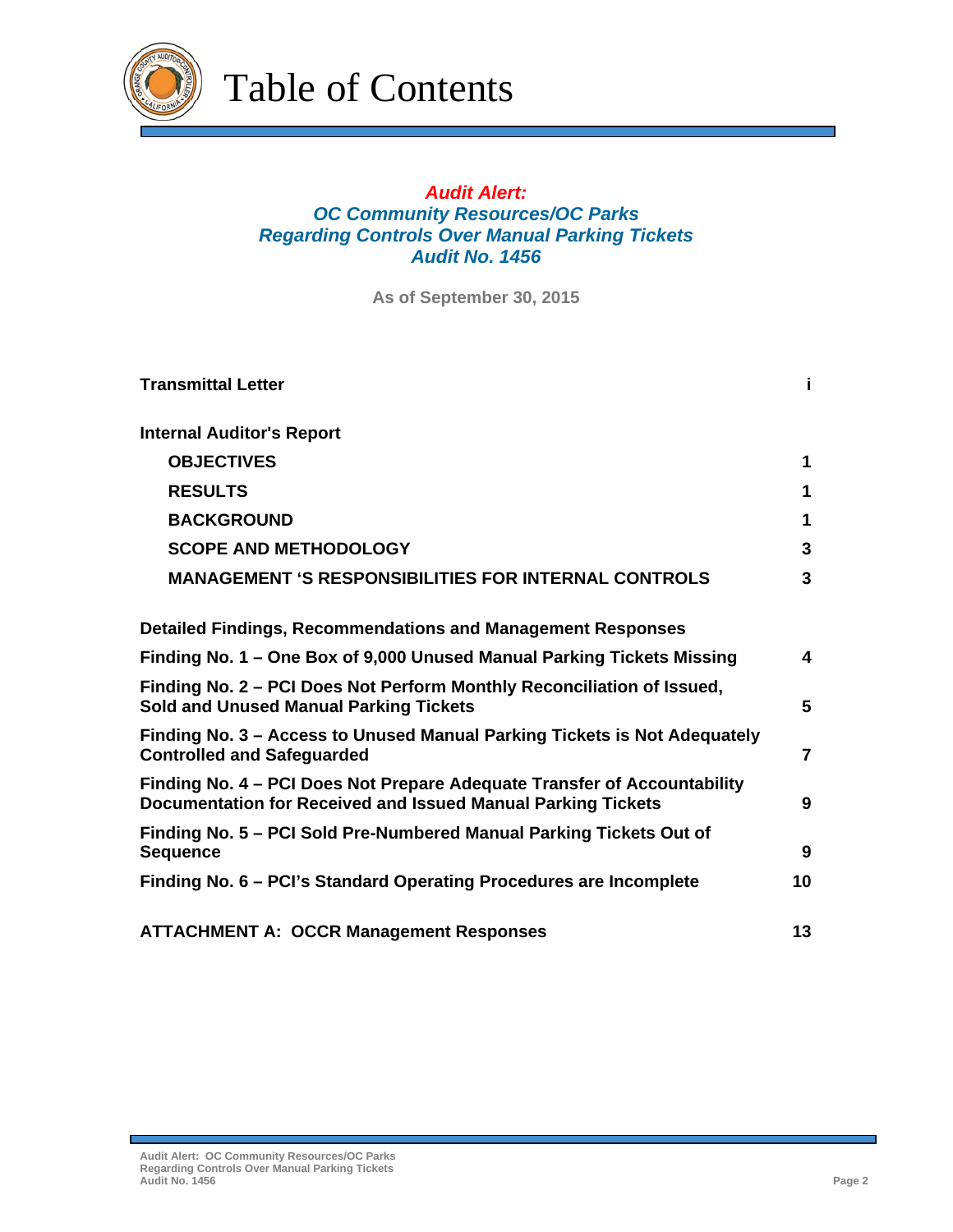

**Audit No. 1456 November 12, 2015** 

| TO:   | <b>Steve Franks, Director</b><br><b>OC Community Resources</b>                 |
|-------|--------------------------------------------------------------------------------|
| FROM: | Toni Smart, CPA, Director<br><b>Auditor-Controller Internal Audit Division</b> |
|       |                                                                                |

SUBJECT: **Audit Alert:** OC Community Resources/OC Parks Regarding Controls Over Manual Parking Tickets

## **OBJECTIVES**

We have completed a preliminary assessment of controls over manual parking tickets used at OC Parks. This Audit Alert identifies six control weaknesses that warranted immediate attention and were reported in a draft Audit Alert to OCCR/OC Parks in March 2015. The Auditor-Controller Internal Audit Division performed a review of OCCR's corrective actions taken in response to the findings and recommendations contained in the draft Audit Alert. This report contains the original Audit Alert findings, recommendations, management responses, and the implementation status of corrective actions taken by OCCR/OC Parks in response to the draft Audit Alert.

The purpose of an **Audit Alert** is to quickly bring to management's attention important issues for their assessment and corrective action. This **Audit Alert** is not subject to the same rigor and formality of a traditional report in that we have not fully developed the issues and have not verified the accuracy of all the information. Insofar as this assessment does not constitute a complete audit of the internal controls over parking ticket sales, we have recommended that OC Parks initiate their own thorough review of their policies, procedures, and controls at the Irvine Regional Park as well as all their other parking facilities.

## **RESULTS**

We found that OCCR/OC Parks implemented the corrective actions to address the findings and recommendations contained in this Audit Alert.

## **BACKGROUND**

## OC Community Resources

OC Community Resources is a department comprised of four programs: OC Animal Care, OC Community Services, OC Parks, and OC Libraries. OC Community Resources provides a variety of services to the County, including animal care and control; community, housing, and career development/assistance; natural recreational areas and environmental preservation; and library and literacy services.

## OC Parks

OC Parks encompasses regional, wilderness and historical facilities, as well as coastal areas throughout the County. OC Parks manages and operates a system of regional parks, beaches, harbors, trails and historical sites for places of recreation. It features approximately 60,000 acres of parkland, open space and shoreline available to residents and visitors. The park system includes 13 urban regional parks, five wilderness parks, seven historical parks, three nature preserves, four miles of beaches, and a network of regional trails.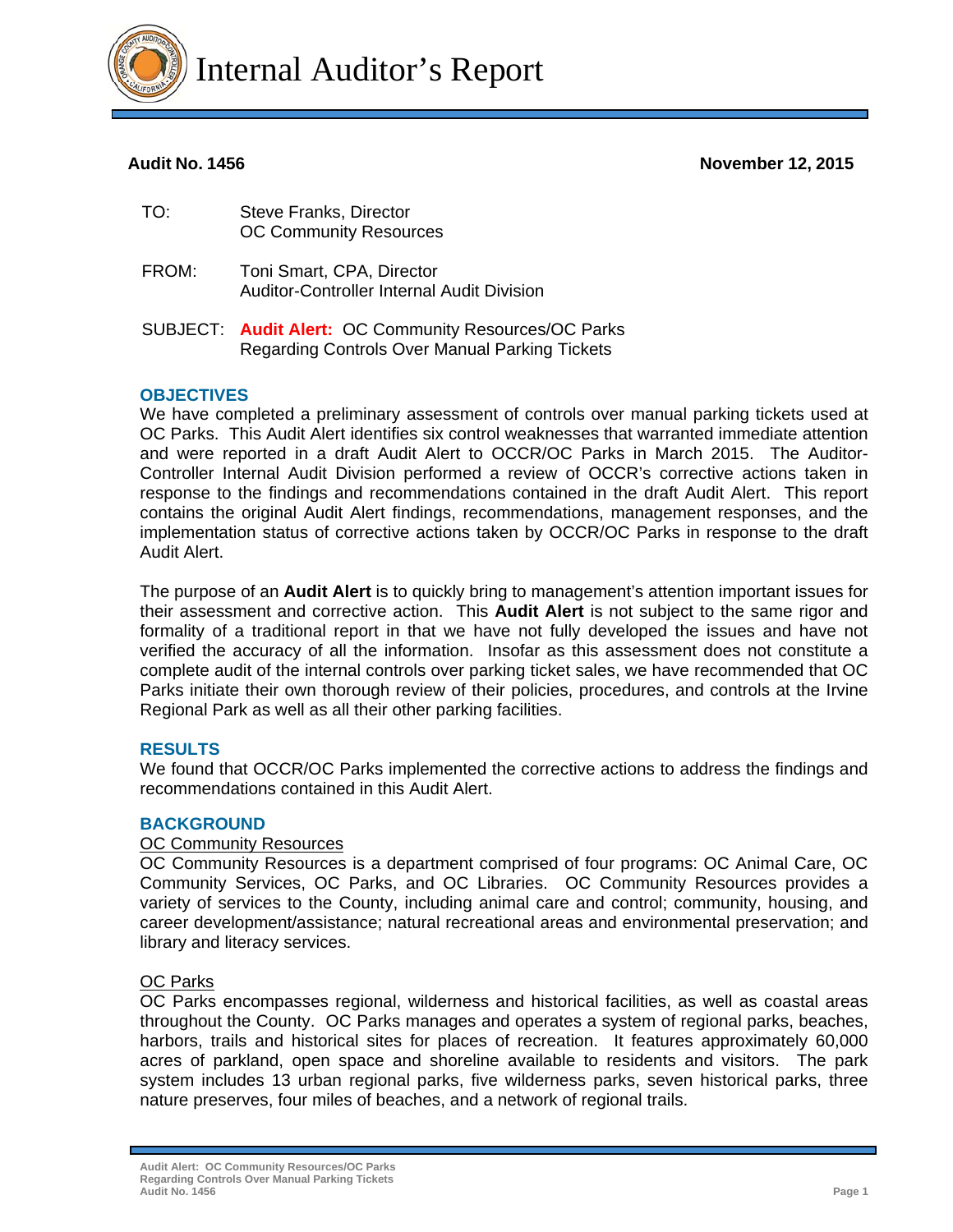

Internal Auditor's Report

## Irvine Regional Park

The Irvine Regional Park is located in Orange, California with services and amenities offering an amphitheater, baseball/softball fields, biking, hiking, horse rentals, horseshoes, paddle boat rentals, picnic shelters, playground, and a snack bar. The park's unique features offer the Orange County Zoo and the Irvine Park Railroad. The approximate number of parking spaces at the Irvine Regional Park is 1,270.

#### Parking Concepts Inc.

On July 23, 2008, the County entered into a price agreement with Parking Concepts Inc. (PCI) for the operation of parking services at specific OC Parks' regional parks, wilderness parks and beaches. OC Parks extended the price agreement with PCI on July 16, 2009 that added parking services at the Irvine Regional Park. A new master agreement was approved by the Board of Supervisors for parking management services between October 1, 2013 and December 31, 2014 renewable for four one-year periods. On September 24, 2014, the master agreement for parking management services was extended through December 2015.

The scope of work in the master agreement with PCI includes: collecting parking fees, use of existing equipment and technology to manage parking services, and providing parking attendants to staff the parking facilities. Revenue is deposited with the County and PCI is paid a percentage of gross receipts (parking fees) collected by PCI.

#### Parking Fees

The motorized vehicle entry and parking fees are authorized by the Board of Supervisors. On December 7, 2010, the Board authorized the following entry fees for the regional parks:

| <b>Motorized Vehicle Entry and Parking</b>                                 | Fee           |
|----------------------------------------------------------------------------|---------------|
| Personal Vehicles between Monday and Friday                                | \$3.00        |
| Personal Vehicles on Saturday and Sunday                                   | \$5.00        |
| Holiday and Special Occasions as Determined by<br>the Director of OC Parks | Up to \$15.00 |
| <b>Commercial Non-School Buses</b>                                         | \$30.00       |
| School Buses on School Business                                            | No Fee        |

OC Community Resources reported the following parking fees collected by PCI at the Irvine Regional Park:

| <b>Fiscal Year</b> | <b>Amount</b> |
|--------------------|---------------|
| $2010 - 2011$      | \$840,213     |
| $2011 - 2012$      | 942,310       |
| $2012 - 2013$      | 966,845       |
| $2013 - 2014$      | 1,044,690     |
| Total              | \$3,794,058   |
| 4 Year Average     | \$948,514     |

## Methods of Issuing Entry and Parking Tickets

OC Parks sells annual parking passes for its regional recreation facilities. The parking pass permits a vehicle to park in parking areas with controlled access gates. Paid entry tickets other than annual parking passes issued at the Irvine Regional Park are: (1) a web-based platform operated by parking attendants; (2) self-service automated pay station operated by park visitors; and (3) two-part pre-numbered manual tickets sold by parking attendants.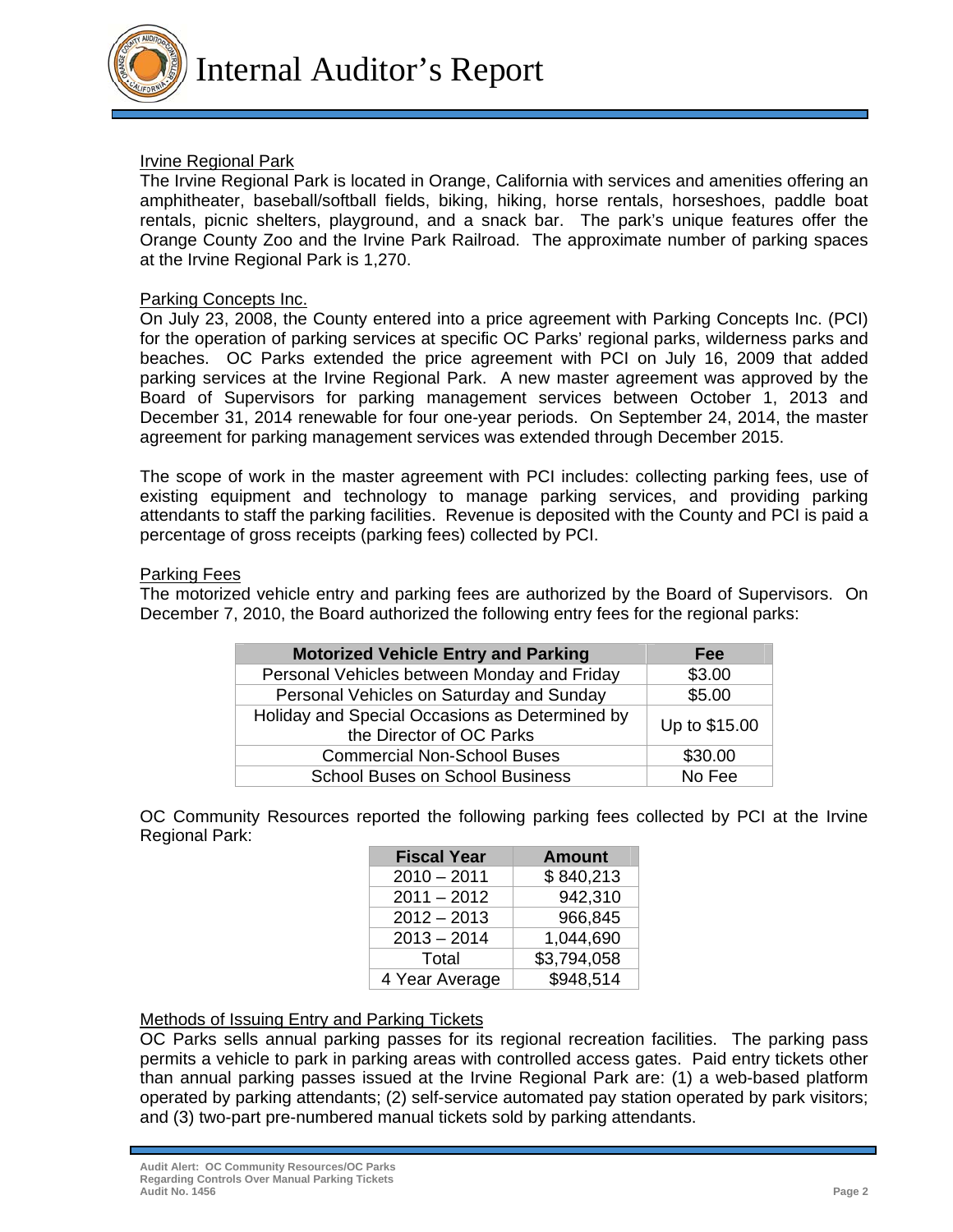

Internal Auditor's Report

PCI stores the master supply of two-part pre-numbered manual tickets for paid entry to OC Parks' facilities at Mile Square Park in Fountain Valley. As other regional recreation facilities selling manual tickets for paid entry to OC Parks are needed, a quantity of manual tickets is delivered to the sites.

#### **SCOPE AND METHODOLOGY**

We reviewed applicable policies and procedures, information, accounting records and other documentation and interviewed personnel at PCI and OC Parks pertaining to manual parking tickets sales at the Irvine Regional Park. Our preliminary assessment of parking ticket sales at the Irvine Regional Park does not constitute an audit. As such there may be other control weaknesses not identified in our limited assessment.

#### **MANAGEMENT'S RESPONSIBILITIES FOR INTERNAL CONTROLS**

In accordance with the Auditor-Controller's County Accounting Manual section S-2 Internal Control Systems, "All County departments/agencies shall maintain effective internal control systems as an integral part of their management practices. This is because management has primary responsibility for establishing and maintaining the internal control system. All levels of management must be involved in assessing and strengthening internal controls. Control systems shall be continuously evaluated and weaknesses, when detected, must be promptly corrected." The criteria for evaluating an entity's internal control structure is the Committee of Sponsoring Organizations (COSO) control framework. This Audit Alert enhances and complements, but does not replace OCCR's responsibilities for designing and maintaining effective internal controls.

#### **Inherent Limitations in Any System of Internal Control**

Because of inherent limitations in any system of internal controls, errors or irregularities may nevertheless occur and not be detected. Specific examples of limitations include, but are not limited to, resource constraints, unintentional errors, management override, circumvention by collusion, and poor judgment. Also, projection of any evaluation of the system to future periods is subject to the risk that procedures may become inadequate because of changes in conditions or the degree of compliance with the procedures may deteriorate. Accordingly, our preliminary assessment would not necessarily disclose all weaknesses in OC Parks operating procedures, accounting practices, and compliance with County policy.

#### **ACKNOWLEDGEMENT**

We appreciate the courtesy extended to us by the personnel at OCCR/OC Parks and PCI during our audit. If you have any questions regarding our Audit Alert, please contact me directly at 834-5442, or Michael Goodwin, Assistant Director at 834-6066.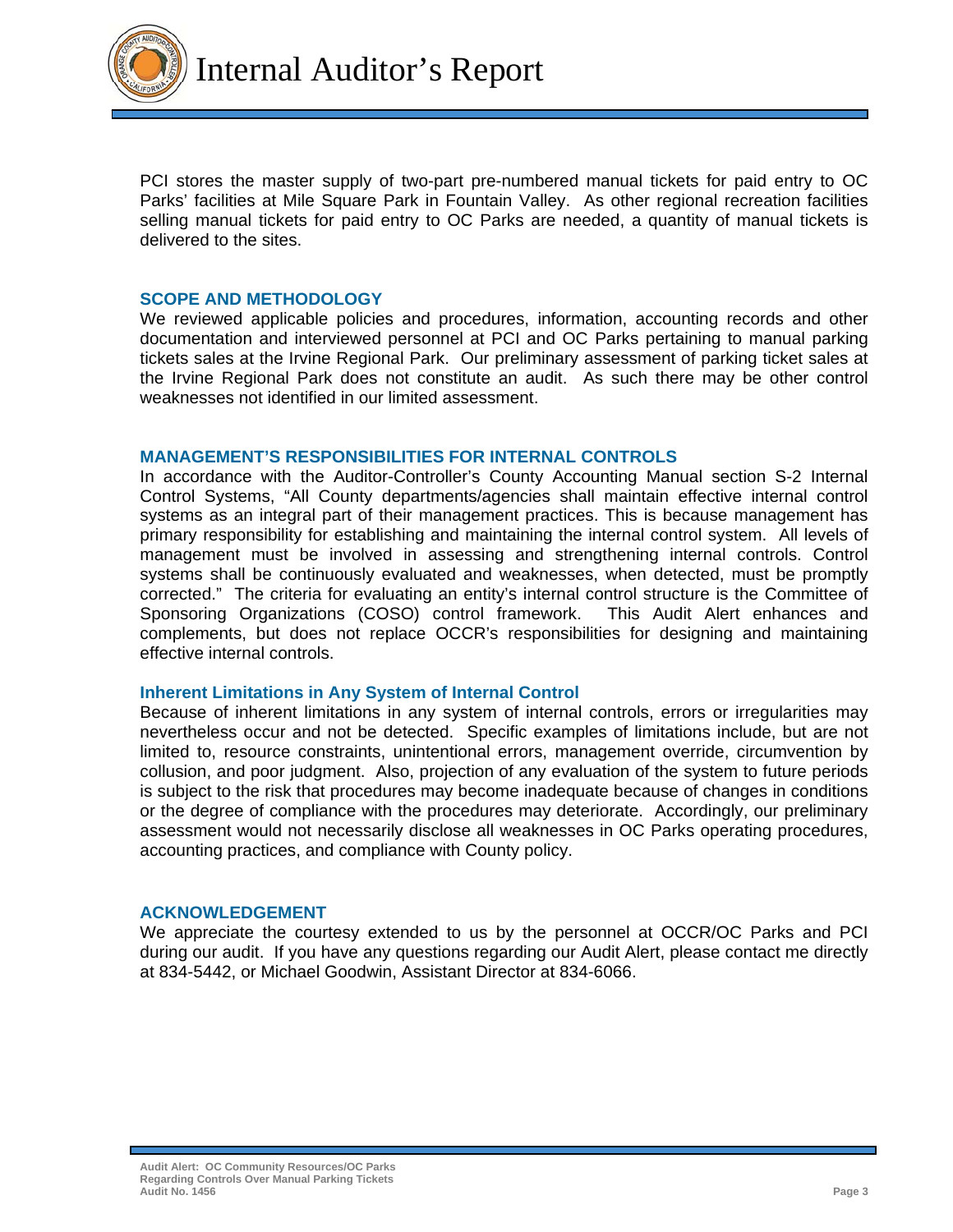

## **Finding No. 1 – One Box of 9,000 Unused Manual Parking Tickets Missing**

We conducted a physical inventory of unissued manual parking tickets and found that one box of 9,000 unused manual parking tickets is missing.

The missing box of 9,000 unused manual parking tickets can be sold and the parking receipts misappropriated as follows: (1) The parking attendant, using the two-part pre-numbered manual parking ticket can sell a ticket to a park visitor, give the bottom part of the ticket to the park visitor as a receipt, "pocket the money" (parking fee) and destroy the top half of the ticket so there is no record. (2) The individual(s) who misappropriated the box of tickets can sell quantities of the parking tickets to various parking attendants to be sold as discussed in number (1). The authorized fees for each parking ticket range from \$3, \$5, \$15 and \$30.

PCI's records indicate that a shipment of 28 boxes containing 252,000 two-part pre-numbered manual tickets for parking management services at OC Parks was received in November 2013. PCI's records disclosed that:

- 1. Fourteen boxes of parking tickets are stored at the Mile Square Park in Fountain Valley;
- 2. Twelve boxes were issued to the Irvine Regional Park in Orange; and
- 3. Two boxes were issued to OC Parks for sale at the Caspers and O'Neill Regional Parks in San Juan Capistrano and Trabuco Canyon, respectively.

During our physical inventory of manual parking tickets, we located 14 unused boxes at Mile Square Park and 1 unused box at Irvine Regional Park (Box 12). In addition, we reviewed a Log of Manual Parking Tickets Sold and verified that 11 of the 12 boxes appear to be accounted for as sold at the Irvine Regional Park. However, we were unable to locate or account for 1 Box (Box 13 of 28) containing 9,000 tickets (Nos. 108001 through 117000). This box was listed on the Log of Manual Parking Tickets Inventory for the Irvine Regional Park, but Irvine Regional Park has no record of the tickets being sold on the Log of Manual Parking Tickets Sold.

We confirmed the missing box of unused manual parking tickets with OC Parks and PCI. On January 15, 2015, OC Parks filed an incident report on the possible theft of the box of unused manual parking tickets and indicated that the OC Sheriff was contacted to take an initial report. This matter was also referred to the District Attorney where it was eventually concluded there was a lack of evidence to warrant criminal charges.

#### **Recommendation No. 1:**

We recommend that OC Parks periodically conduct unannounced reviews of the physical security over unused manual parking tickets, as well as conduct a physical count or inventory of such tickets. These counts should be formally documented and retained, and incorporated into the review process for the three-way reconciliation discussed in Finding No. 2 below.

#### **Management Response:**

**Concur:** OC Parks staff will begin unannounced reviews of the physical security of the unused Day Use Tickets beginning end of February 2015. OC Parks staff will photograph existing inventory and note the number of tickets in use. All findings will be thoroughly documented. In addition, the Supervising Park Ranger at Irvine Regional Park filed a theft report with the OC Sheriff's Department promptly upon receiving notification of the 1 box missing of 9,000 unused Day Use Tickets from the Parking Attendant's Booth. Date of Report: January 15, 2015, OCSD Report No.15009402.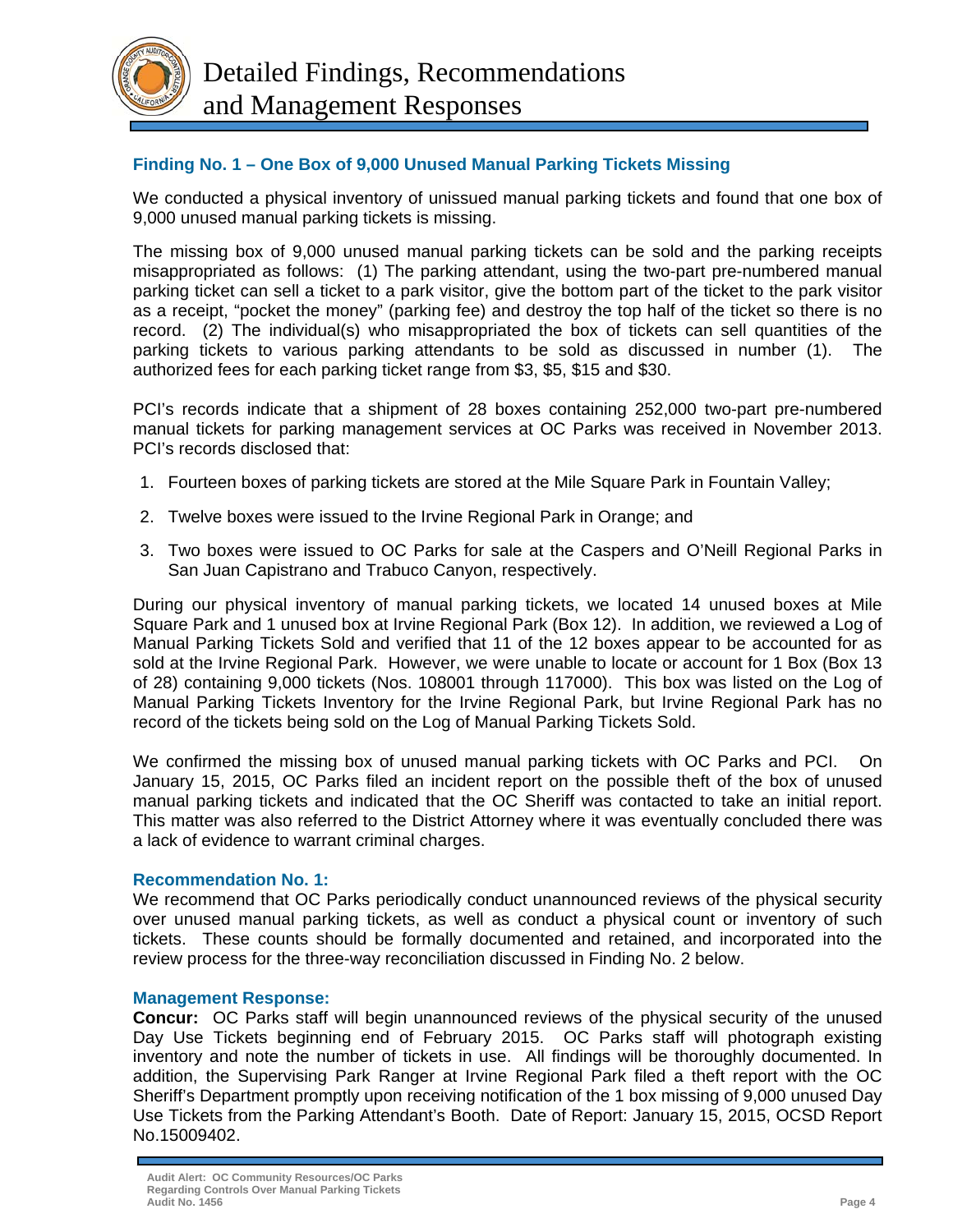

## **Current Status: Implemented**

OCCR reported the following corrective actions taken:

- In February 2015, OC Parks conducted an unannounced review of Mile Square Park and found no issues.
- OC Parks visited Irvine Regional Park and noted unsecured tickets on the floor. OC Parks met with PCI management and arranged for the immediate removal of all previous Day Use Ticket stock from all Parking Attendant booths. The manual tickets were replaced with new color-coded ones that are for specific regional parks. All previous Day Use Ticket stock has been removed from all booths, effectively making the missing tickets worthless.
- Implemented a new Day Use Ticketing system in early April 2015.
- Since February 2015, OC Parks staff conducted two additional reviews in June and August noting no issues.
- OC Parks staff will continue its bi-monthly unannounced reviews.

Our review confirmed that OC Parks and PCI management made a decision to remove the current Day Use Ticket stock from all booths and replace it with new stock in varying colors to be distributed to the attendant booths according to color assignments (i.e., green tickets are issued to Irvine Regional Park, salmon tickets to Mile Square Park, yellow tickets to Yorba Regional Park, and blue tickets to the smaller regional parks).

The Day Use Ticketing system implemented in April 2015 consists of the new methodology of assigning tickets to the parks by color coding, issuing tickets in smaller batches to the parks, and the new three way reconciliation. The "three-way" reconciliation is the reconciliation of ticket numbers distributed from PCI corporate office to the Mile Square Operational Office and subsequently issued from there to the other Regional Parks.

OC Parks' Customer Relations Manager receives the three-way reconciliations from PCI on a monthly basis and reviews and maintains the monthly files. During our site visit we observed the recent three way reconciliation file. We verbally discussed that for all future visits, any support for the reviews should be dated.

Based on the corrective actions taken involving periodic unannounced reviews of the physical security over unused manual parking tickets, and the counts are retained and incorporated into the review process for the three-way reconciliation, we consider this recommendation implemented.

## **Finding No. 2 – PCI Does Not Perform Monthly Reconciliation of Issued, Sold, and Unused Manual Parking Tickets**

PCI prepares the following documents:

(1) Log of Manual Parking Tickets Inventory: This log accounts for the individual boxes of manual tickets received into inventory by PCI at Mile Square Park and subsequently issued by PCI to the various park locations. The log lists the box number, range of ticket numbers within the box, and the park and lane assignment receiving the box.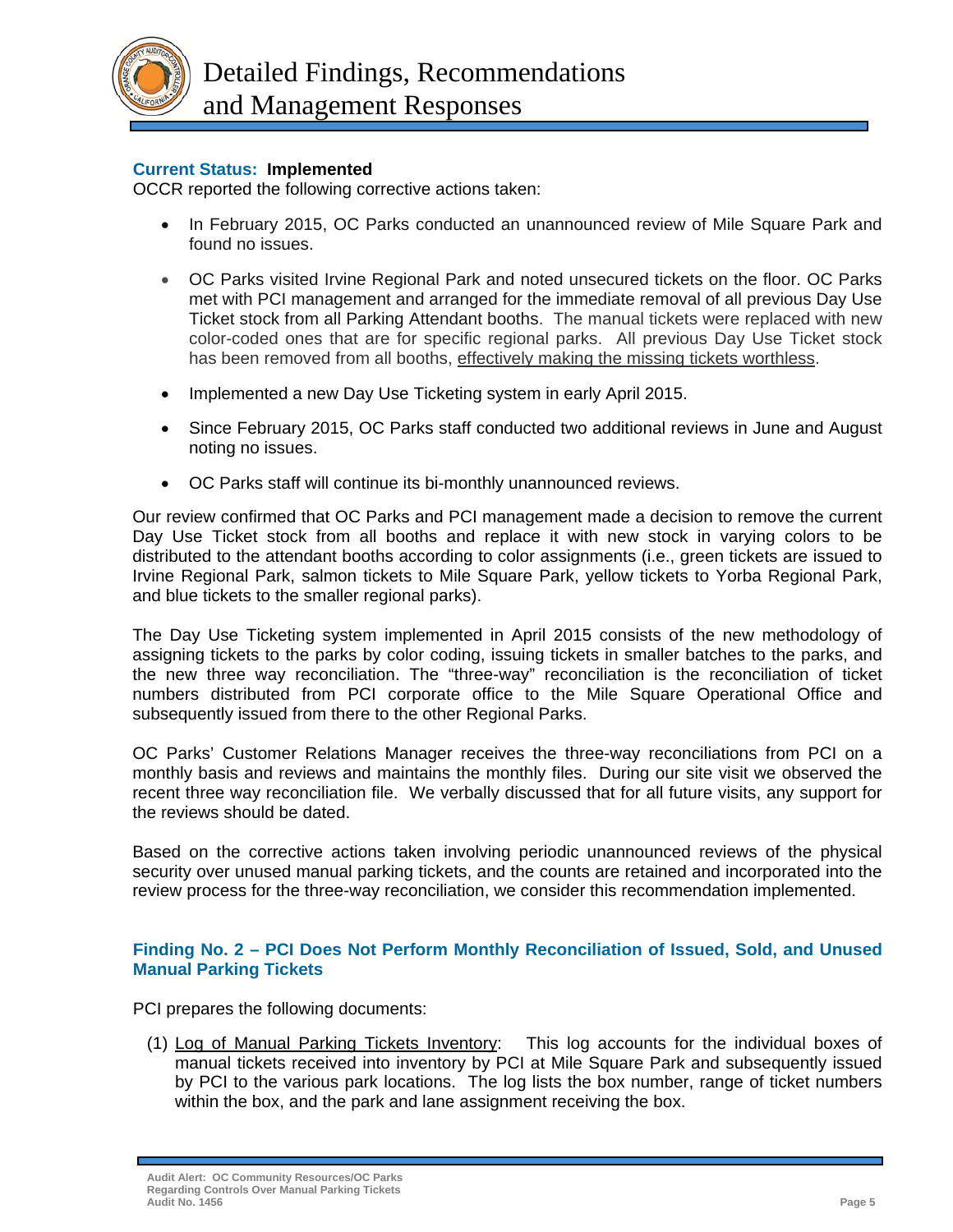

(2) Log of Manual Parking Tickets Sold: This log lists the date, starting and ending serial number of the tickets sold, and the quantity of tickets sold for each park location and lane assignment. The purpose of the log is to account for the sequential integrity of the ticket numbers and to identify and determine the reason for any breaks in the serial number sequence.

PCI does not perform a documented three-way reconciliation between these two documents and a documented physical count or inventory of unused tickets. A three-way reconciliation is needed to ensure all issued, sold, and unused tickets are accounted for, and any missing tickets are detected timely and the cause is determined. This is an important control to help ensure all parking revenue is remitted to the County. Additionally, a copy of this three-way reconciliation should be provided to OC Parks on a monthly basis for their review.

#### **Recommendation No. 2A:**

We recommend that OC Parks require PCI to conduct a three-way reconciliation of manual parking tickets issued, sold, and unused on a monthly basis.

#### **Management Response:**

**Concur:** In early March OC Parks formally directed PCI to conduct a three-way reconciliation of Day Use Tickets issued, sold and unused on a monthly basis.

#### **Current Status: Implemented**

OCCR reported the following corrective actions taken:

- PCI has implemented a comprehensive (three-way) reconciliation process to track Day Use Tickets from receipt by the ticket vendor to the actual sale of the tickets. This new process has been implemented and includes the following information:
	- o Inventory of all Day Use Tickets delivered to the PCI corporate office.
	- o Inventory of tickets delivered to PCI's Operational Office at Mile Square Regional Park.
	- o Delivery Log to track all Day Use Tickets issued from the PCI Operational Office to all OC Parks regional parks.
	- o Inventory of "Tickets Received" and "Tickets Issued" for all regional parks. This inventory will track the person receiving the tickets and the cashier attendant selling Day Use Tickets.
	- o These forms will be used to reconcile tickets received, tickets issued, and tickets on hand.

We selected the Mile Square Park and Irvine Regional Park ticket log and verified the inventory on the log agreed to the ticket stock in the locked cabinet. We verified that the reconciliations are done for tickets issued at all locations. Based on the corrective actions taken, we consider this recommendation implemented.

#### **Recommendation No. 2B:**

We recommend that OC Parks should review this three-way reconciliation and supporting schedules on a monthly basis to ensure all manual tickets have been accounted for.

#### **Management Response:**

**Concur:** OC Parks staff anticipates initiating their review of PCI's reconciliation reports in mid to late May 2015.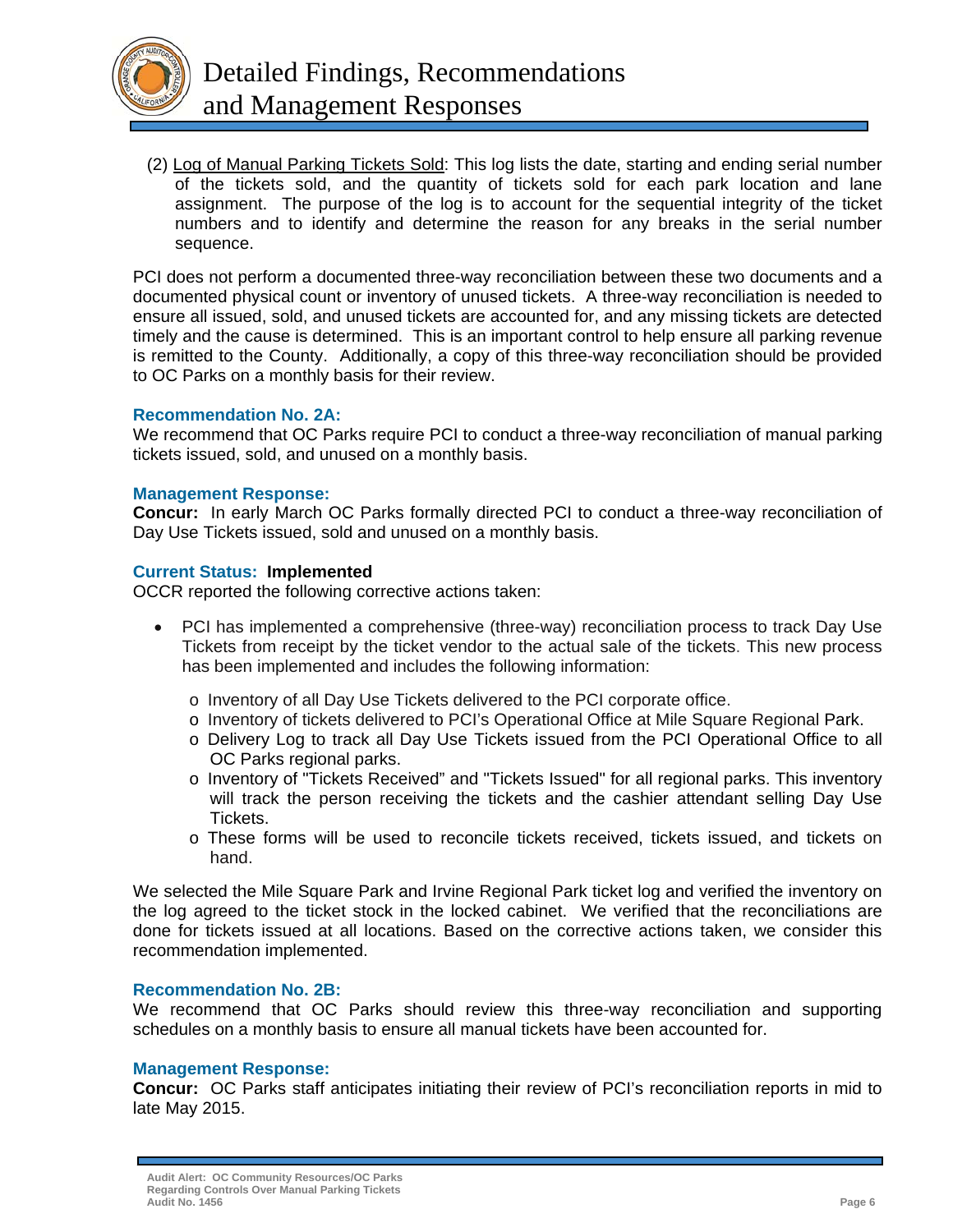

## **Current Status: Implemented**

The OC Parks Customer Relations Manager receives the three-way reconciliations for each regional park and performs a review. We obtained the most recent three-way reconciliations for Mile Square Park, Irvine Regional Park, and all other regional parks. We verified that the Daily Use tickets received at the parks from the Mile Square Park (Ward) office agreed to the tickets sequences recorded on the booth log, and verified the inventory on the log agreed to the ticket stock in the locked cabinet. No exceptions were noted. Based on the corrective actions taken, we consider the recommendation implemented.

#### **Finding No. 3 – Access to Unused Manual Parking Tickets is Not Adequately Controlled and Safeguarded**

During our inventory of unused manual parking tickets, we noted that access is not adequately controlled and safeguarded as follows:

- 1. The master supply of unused manual parking tickets for OC Parks is stored in a parking booth restroom with other parking operation supplies at Mile Square Park. The parking booth is occupied during business hours by multiple personnel from PCI and OC Parks staff has access to the key to the parking booth.
- 2. The supply of unused manual parking tickets at the Irvine Regional Park is stored on the floor in the parking booth. The parking booth is occupied during business hours by multiple personnel from PCI and OC Parks staff has access to the key to the parking booth.

On January 12, 2015 we notified the OC Parks Director that a box of 9,000 manual parking tickets was missing. The OC Parks Director replied that the keys to the parking booths have been removed at the OC Parks office(s), and an emergency request to have the locks changed will be submitted and new keys will be distributed to appropriate staff.

#### **Recommendation No. 3A:**

We recommend that OC Parks direct PCI to secure unused manual parking tickets at all times.

#### **Management Response:**

**Concur:** In early March OC Parks formally directed PCI to install safes in each of the nine Parking Attendant Booths to secure unused Day Use Tickets.

#### **Current Status: Implemented**

OCCR reported the following corrective actions taken:

- Access to the attendant booths by OC Parks staff has been reduced. Only the OC Parks Director, Communications Manager, Customer Relations Manager and Supervising/Senior Park Rangers will have access to the Park Attendant booths.
- Secured safes for the storage of Day Use Tickets and electronic hand-held devices have been installed at each of the nine regional parks.
- Tickets will be issued from our Mile Square office to the parks in smaller quantities to reduce exposure. Tickets will be divided into batches of 100 and placed in shrink wrapped bags. PCI supervisors will inventory and log tickets daily during each visit to the park. The reconciliation process will utilize the new forms and procedures.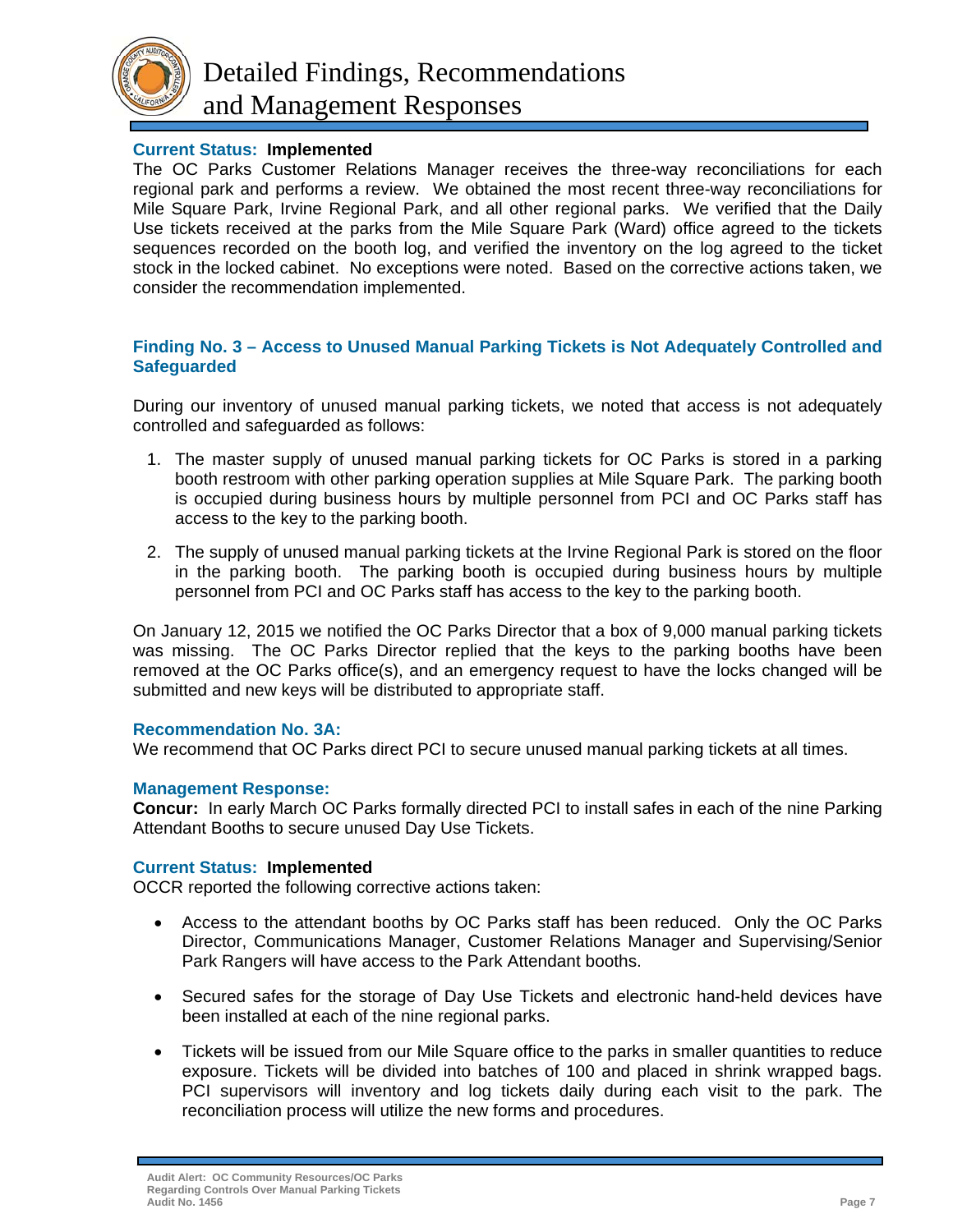

 An additional security measure over the access to the attendant booths and Day Use Ticket usage and control is the installation of security cameras at both PCI's Operations Office at Mile Square Regional Park and Parking Attendants Booth at Irvine Regional Park.

We performed site visits at Mile Square Park (Ward) and Irvine Regional Park on September 10, 2015 with representatives from OC Parks and PCI. We verified the above corrective actions have been taken and will help ensure that unused manual parking tickets are adequately secured. Therefore, we consider this recommendation implemented.

#### **Recommendation No. 3B:**

We recommend that OC Parks evaluate who has access to the keys to the parking booths at both Mile Square Park and Irvine Regional Park to ensure there are suitable physical controls and safeguards in place.

#### **Management Response:**

**Concur:** OC Parks also formally directed PCI to provide to their Customer Relations Manager a key to each of the nine Regional Parks' Parking Attendants Booths and the combinations to the safes inside each booth for the storage of the Day Use Tickets. The purpose is to evaluate the physical controls and security of the Day Use Tickets in the Parking Attendant booths.

#### **Current Status: Implemented**

OCCR reported the following corrective actions taken:

- Only the Parking Attendants working at Irvine Regional Park will have a key to that attendant booth and a combination to the safe. In addition, Supervisors and PCI's Project Manager will also have access to the booth and safe. Combinations to the safes will be changed any time an employee is relocated to another park or ends their employment with PCI. PCI will provide the OC Parks Customer Relations Manager with a key and combination to the safes for each of the nine Parking Attendant Booths for the purpose of continued monitoring of the bi-monthly unannounced evaluations and reviews.
- Lost keys must be reported immediately to the Project Manager who will notify the OC Parks Staff and Supervising/Senior Park Ranger.

We performed site visits at Mile Square Park (Ward) and Irvine Regional Park on September 10, 2015, and verified the above corrective actions have been taken. We obtained the listing of employees with keys to attendant booth and safe combinations. Attendants have key/combination access at the booth they work in. In addition, security cameras at Irvine Regional Park and Mile Square Park are a deterrent to theft or loss of tickets. The corrective actions taken will help ensure there are suitable physical controls and safeguards in place. Therefore, we consider this recommendation implemented.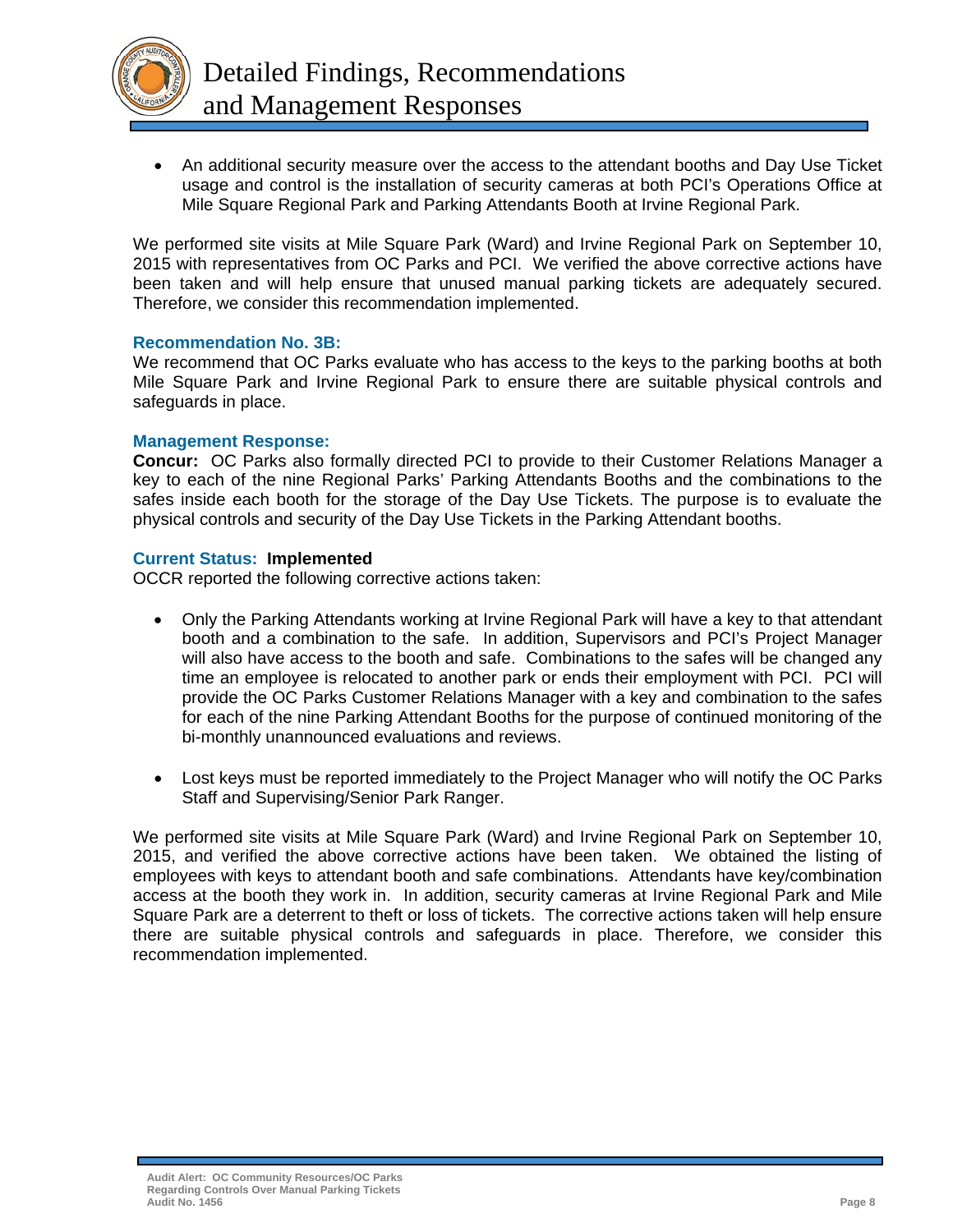

## **Finding No. 4 – PCI Does Not Prepare Adequate Transfer of Accountability Documentation for Received and Issued Manual Parking Tickets**

PCI's Log of Manual Parking Tickets Inventory lists the box number, range of ticket numbers within the box, and the park and lane assignment receiving the box. However, the log does not include the date the box was issued to the various park locations nor the signature of the individual issuing the box of tickets.

In addition, PCI does not use a "transfer of accountability" form to document the box number, range of ticket numbers within the box, park receiving the box, and signatures by the individuals issuing and receiving the box of manual parking tickets. Both the issuing and receiving parks should retain a copy. An incomplete log and lack of documented transfer of accountability makes it difficult to provide for full accountability of manual parking tickets in the event of errors or misappropriation.

#### **Recommendation No. 4:**

We recommend that OC Parks direct PCI to enhance the log of unused manual parking tickets to provide an adequate audit trail and full accountability. In addition, we recommend that PCI use a "transfer of accountability" form to document the transfer of unused manual parking tickets from one location to another.

#### **Management Response:**

**Concur:** OC Parks staff directed PCI to enhance the log of unused Day Use Tickets to provide an adequate audit trail.

#### **Current Status: Implemented**

OCCR reported the following corrective actions taken:

 PCI has implemented a comprehensive three-way reconciliation process to track Day Use Tickets received from the ticket vendor to the actual sale of the tickets.

OCCR/OC Parks provided us with the enhanced ticket log (three-way reconciliation) which tracks Day Use tickets received by the Corporate Office and Mile Square Park, delivered to the Operational Office and delivered to the Park Attendant booths. Our review of the forms noted that ticket sequences are accounted for and transfer of accountability for Day Use Tickets is documented on the three-way reconciliation when the tickets are moved from any location. The corrective actions taken will help provide an adequate audit trail and full accountability over unused manual parking tickets. Therefore, we consider this recommendation implemented.

## **Finding No. 5 – PCI Sold Pre-Numbered Manual Parking Tickets Out of Sequence**

Manual parking tickets are pre-numbered to facilitate collection of relevant information and provide a receipt of payment. Selling pre-numbered manual parking tickets in sequential order reduces the risk that the manual parking tickets will be lost or misused without detection.

During a review of PCI's records of manual tickets sold at the Irvine Regional Park, it was noted that Box 14 containing parking ticket numbers 117001 through 126000 was sold between July 16, 2014 and October 11, 2014 prior to a portion of Box 10 containing ticket numbers 81001 through 90000 in December 2014.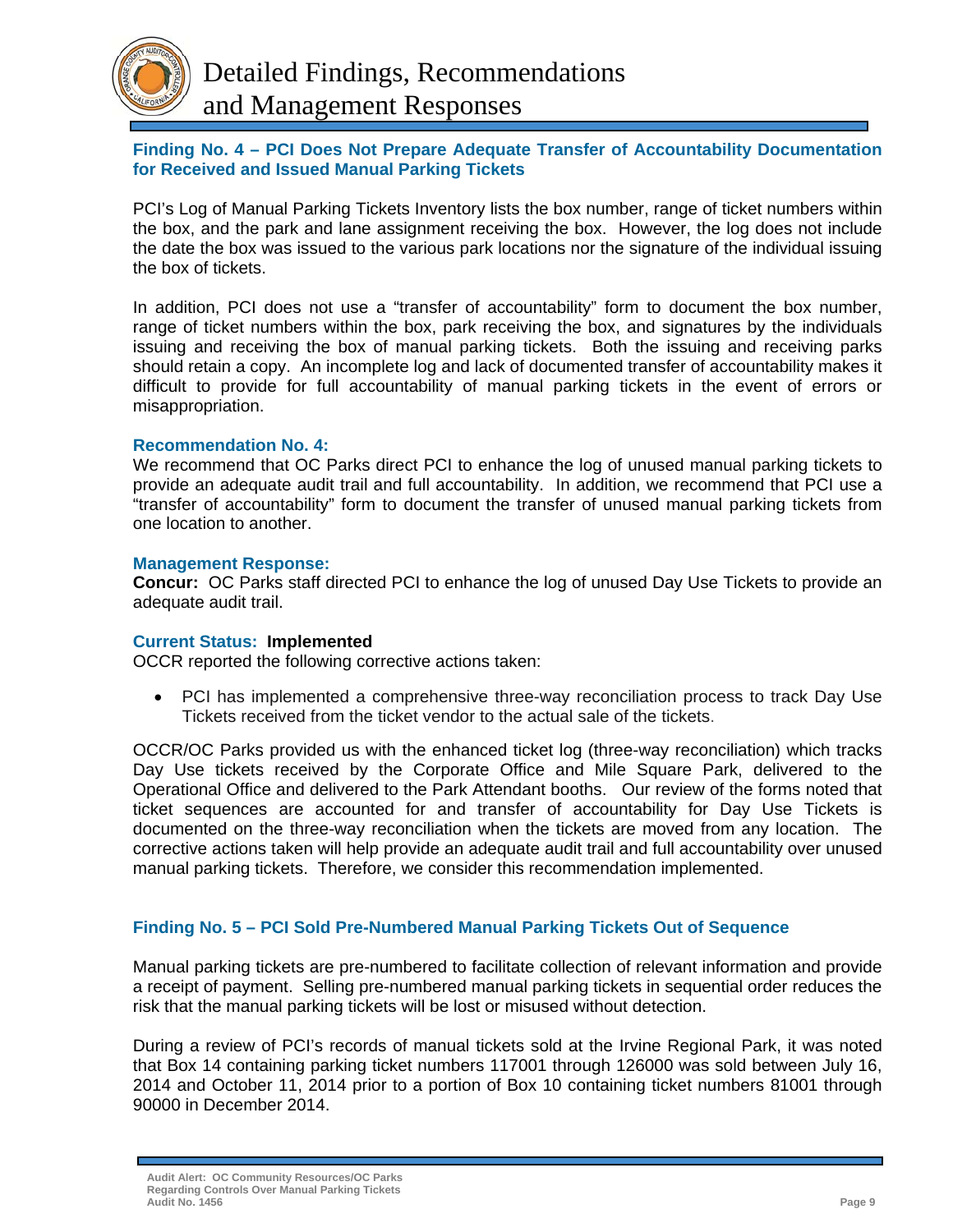

## **Recommendation No. 5:**

We recommend that OC Parks direct PCI to sell pre-numbered manual parking tickets in sequential order and to thoroughly account for all tickets.

#### **Management Response:**

OCCR **concurs** with the finding but does **not concur** with the recommendation to sell tickets only in sequential order.

#### **Current Status: Implemented**

OCCR reported the following corrective actions taken:

 OC Parks and PCI have reviewed the operational factors that cause Day Use Tickets to be sold out of sequence. As a result of the new procedures being implemented for receiving, distributing, and issuing Day Use Tickets, the frequency of tickets being sold out of sequence will be reduced. At Regional Parks with more than one entrance lane, each lane will be assigned a sequence of ticket numbers. Due to the fact that both lanes are not always open at the same time (week days, for example), there will still be occasions at Irvine Regional Park when tickets issued will not be sequential. However, due to the improved Day Use Ticket reconciliation procedures recently implemented, there should be very few occurrences of tickets being sold out of sequence for a specific lane.

We performed a site visit to Mile Square Park Operational Office on September 10, 2015. During the visit we observed that ticket stock inventory was kept in a locked cabinet. As part of the threeway reconciliation, a log of tickets received from the PCI corporate office is maintained in sequential ticket order. A separate log is maintained for each of the regional parks. When the tickets are delivered to the regional parks, the PCI Project Manager, supervisor or field support staff sign the ticket log in the "Delivered By" column on the log.

We obtained the current log of tickets to be issued to Irvine Regional Park for lanes 34 and 35, and verified that ticket sequences on the log that were not signed out were in the inventory cabinet at Miles Square Park indicating that tickets sold on a non-sequential basis are properly accounted for. Based on the corrective actions taken, we consider this recommendation implemented.

## **Finding No. 6 – PCI's Standard Operating Procedures are Incomplete**

Our review of PCI's standard operating procedures found that written policies and procedures were incomplete for safeguarding and providing accountability over manual parking tickets.

Master Agreement MA-012-14010024, between the County and PCI for parking management services, approved on September 17, 2013, requires PCI to maintain a current operating manual detailing procedures to be followed for operating the parking facilities. Operating procedures, together with any subsequent changes or revisions, are required to be approved in writing by the County. Incomplete policies and procedures increase the risks of mishandling manual parking tickets.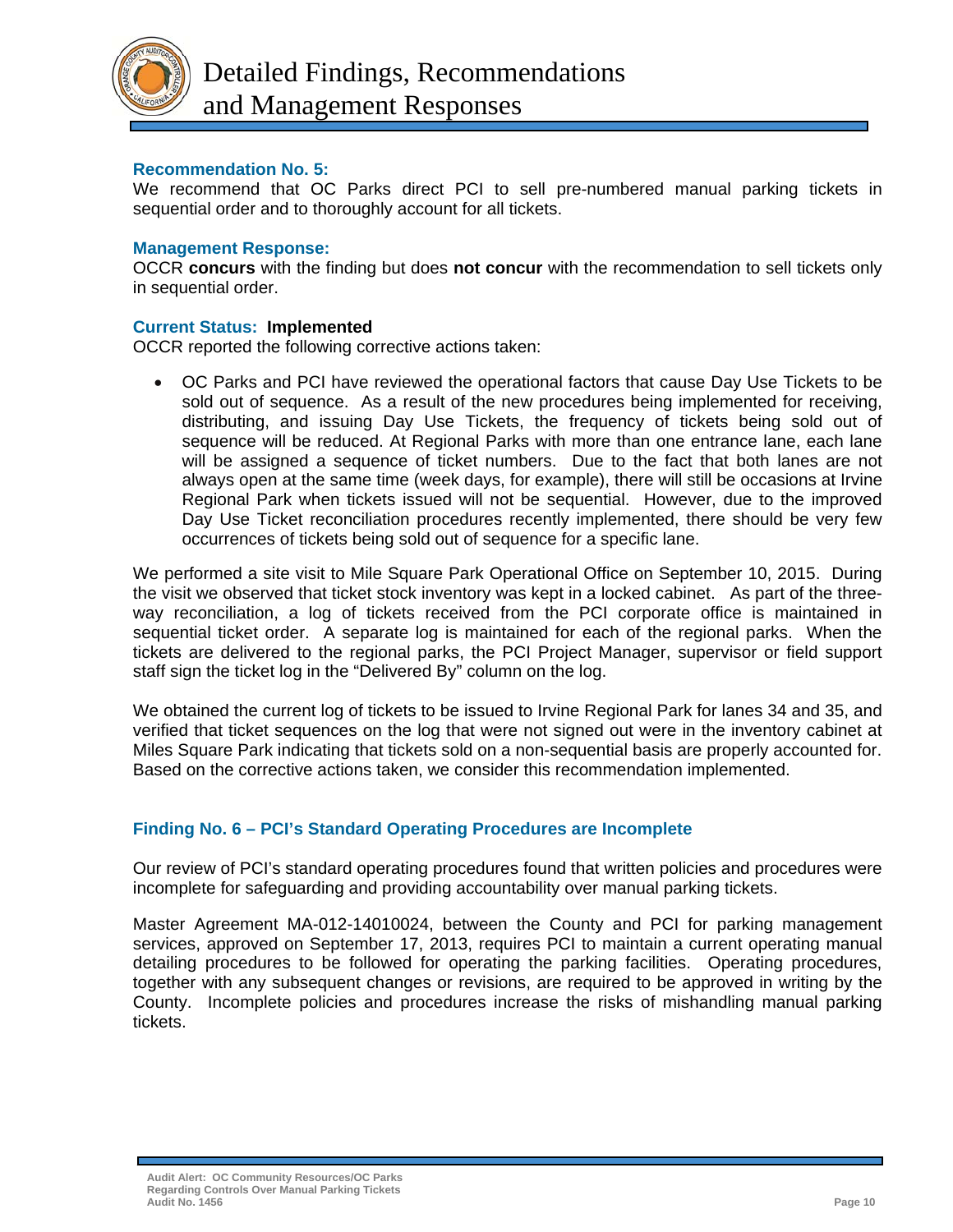

PCI's standard operating procedures provided the following for manually issued parking tickets:

- 1. Supervisors are to collect parking activity reports and manual ticket stubs.
- 2. Park attendants use a two-part ticket with sequential numbers; the larger part is given to the visitor as a receipt, the smaller portion is kept to reconcile the ticket sales. The beginning and ending ticket stub is stapled to the attendant's shift report.
- 3. The park attendant's report is completed at the end of the shift and shows: (1) name of the attendant, date, park, and shift; (2) log of cash deposits; (3) ticket sequence and number of tickets sold; (4) number of tickets sold multiplied by the rate sold to calculate the revenue collection; and 5) comments to explain any discrepancies, overages or shortages.

However, PCI's standard operating procedures manual did not address the following:

- 1. Accounting and control of unsold manual parking ticket inventory.
- 2. Standards for storing unsold manual parking ticket inventory.
- 3. Transfer of accountability for unsold manual parking ticket inventory.
- 4. Physical count of unsold manual parking ticket inventory and reconciliation of the count with the inventory records.
- 5. Loss of unsold manual parking ticket inventory.
- 6. Issuance of unsold manual parking tickets in sequential order.
- 7. Separation of duties for handling manual parking tickets.

#### **Recommendation No. 6:**

We recommend that OC Parks direct PCI to enhance written policies and procedures for handling manual parking tickets. In addition, OC Parks should review and approve PCI's amended documented policies and procedures and current versions need to be readily accessible for reference by PCI and OC Parks personnel responsible for providing and monitoring parking services, respectively.

#### **Management Response:**

**Concur:** In early March OC Parks formally directed PCI to enhance written policies and procedures for handling Day Use Tickets. OC Parks will review PCI's amended policies and procedures by the end of June 2015.

#### **Current Status: Implemented**

OCCR reported the following corrective actions taken:

- PCI has implemented the improved transfer of accountability documents for receiving, distributing, issuing, and storing Day Use Tickets. PCI's Standard Operating Procedures Manual was updated in July 2015, and includes written procedures for utilizing these documents. This policy is based on the general intent of the following procedures:
	- o Manual ticket usage will be restricted for use only in the event of hand-held device failure or special events.
	- o PCI ordered and received four additional electronic hand-held devices. These devices will help reduce the need to issue paper Day Use tickets.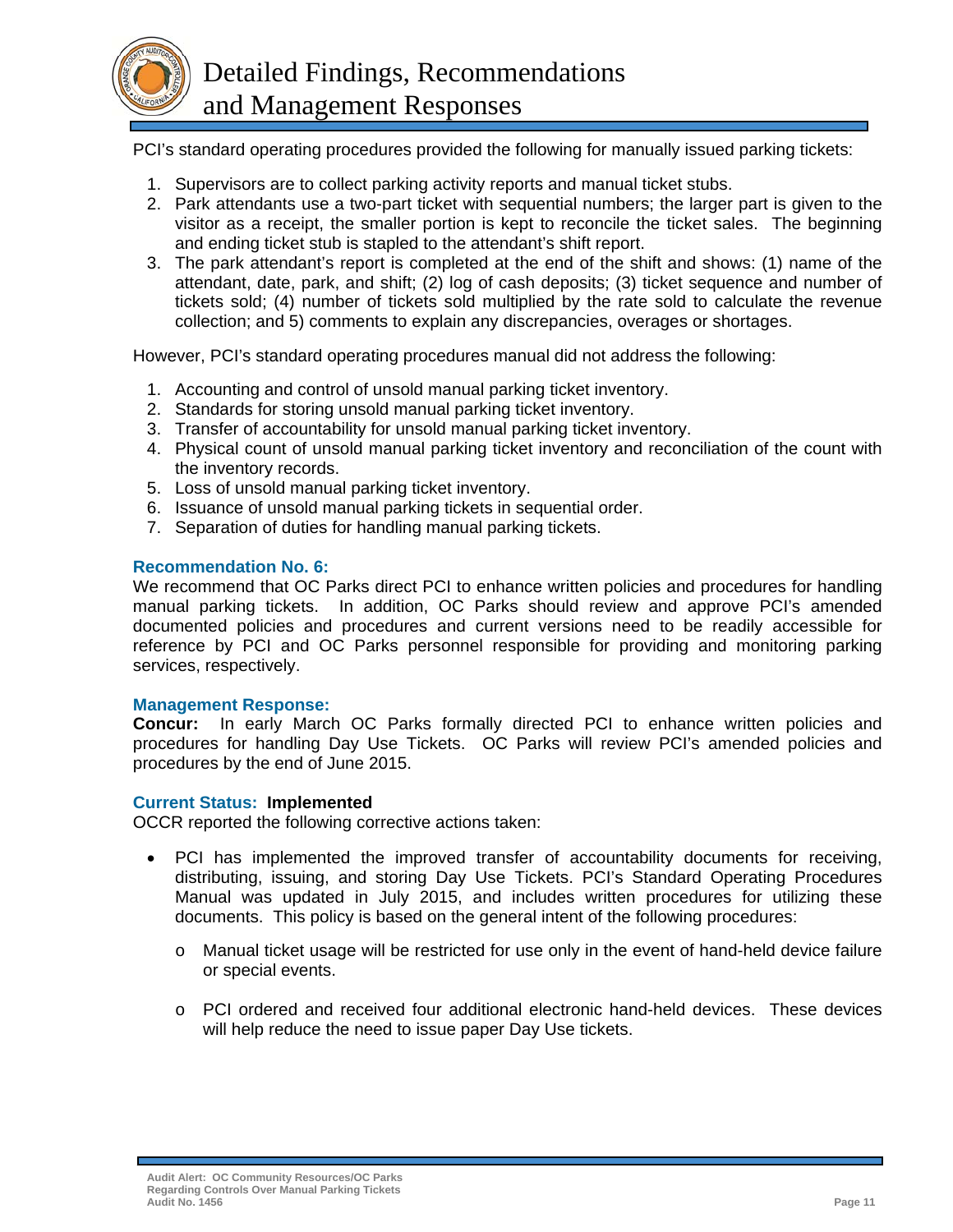

We reviewed PCI's updated Standard Operating Procedures and noted that it addresses:

- o Parking attendant use of Day Use Tickets is limited to electronic device failure or special events.
- o Enhanced security over Day Use Tickets (tickets are color coded by Regional Park, lockable storage safes, key access to booth).
- o Enhanced Day Use ticket inventory tracking/transfer of accountability (PCI corporate office receives ticket stock and maintains master inventory of tickets, all transfer of tickets from Project Manager to Operational Office to Regional Parks are documented).

OC Parks informed us that the policies and procedures are readily available to personnel responsible for providing and monitoring parking services. We observed the policy and procedures manuals in the attendant booths during our on-site visits to Mile Square and Irvine Regional Parks. Based on corrective actions taken, we consider this recommendation implemented.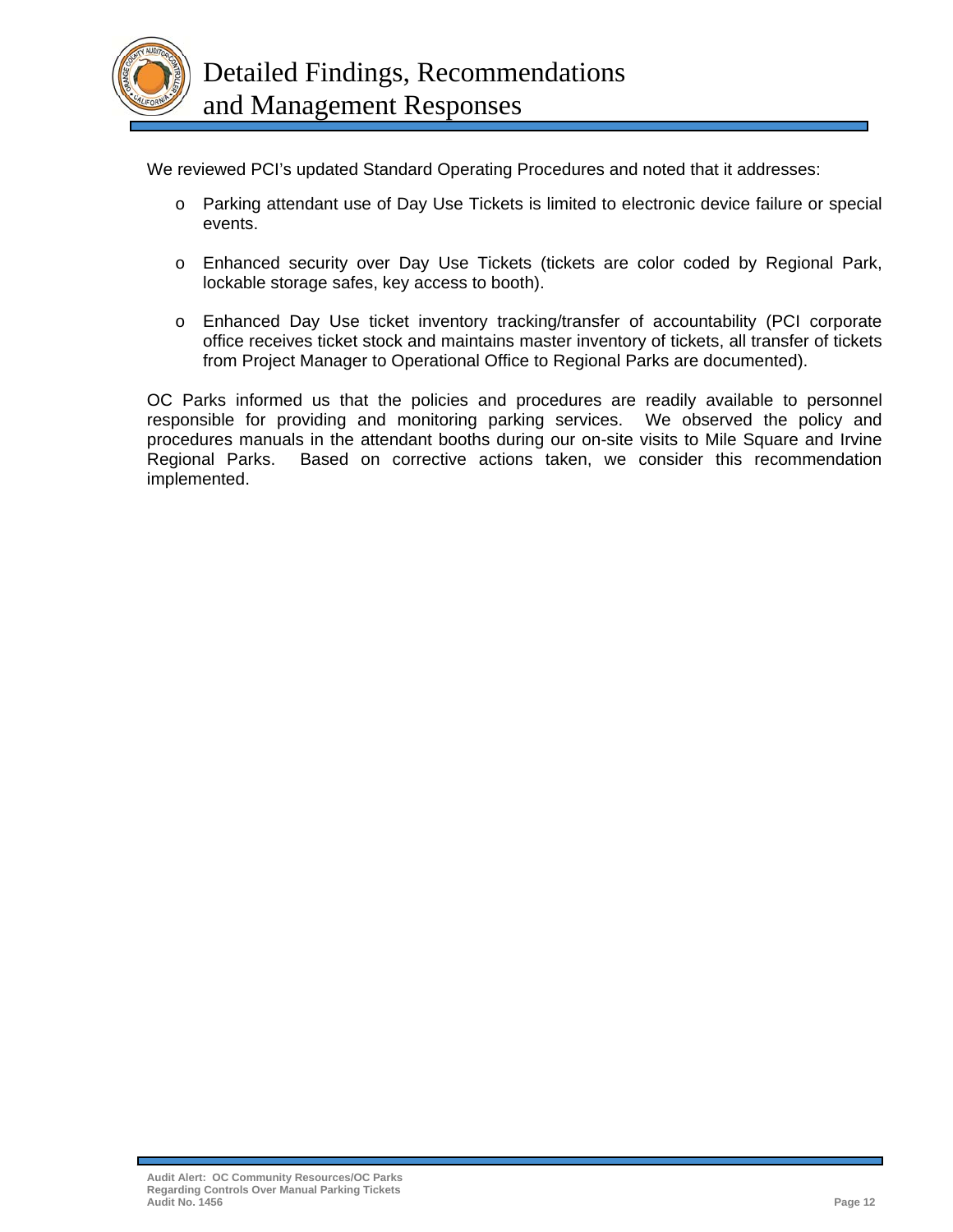## **ATTACHMENT A: OC Community Resources Management Responses**

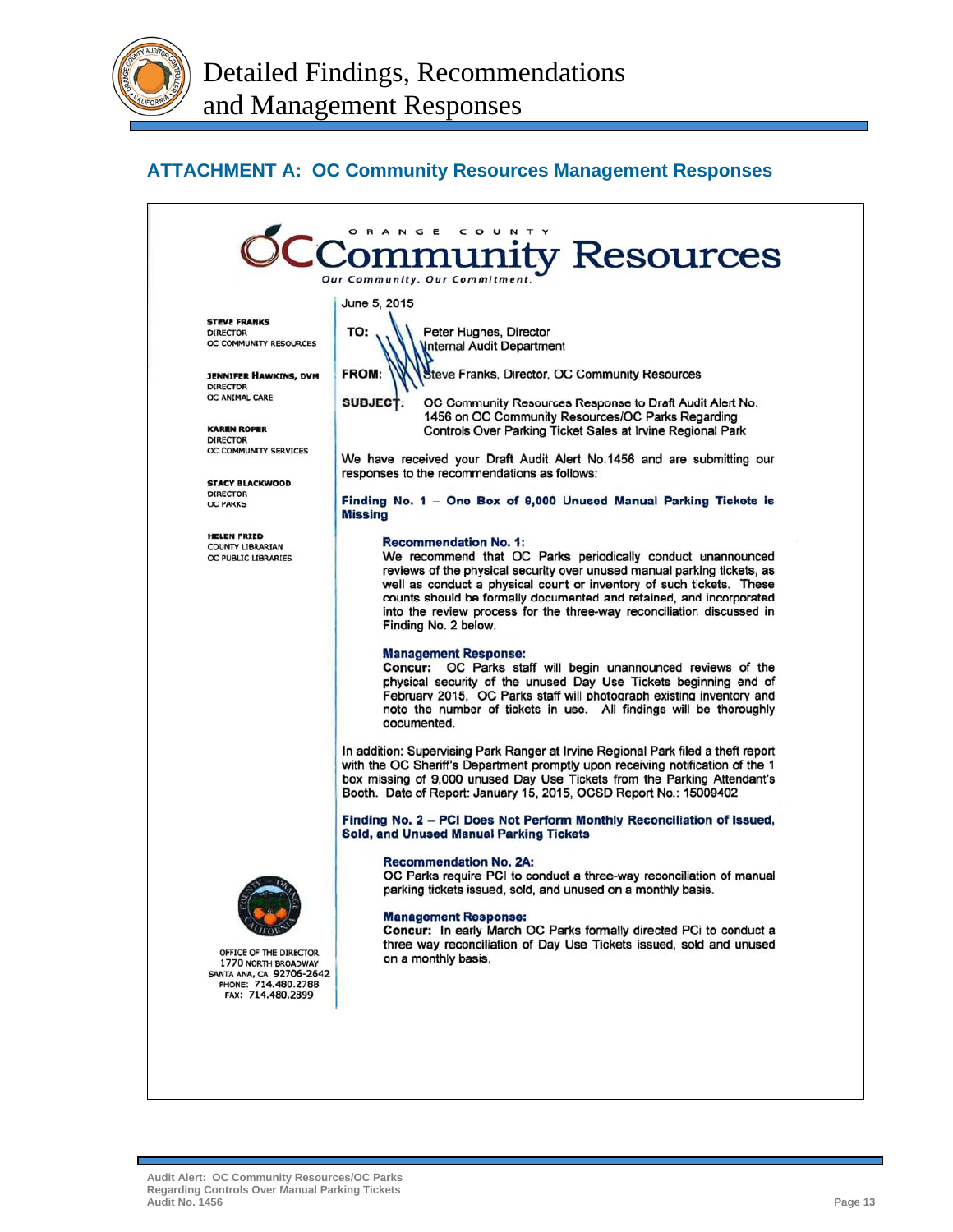

## **ATTACHMENT A: OC Community Resources Management Responses (continued)**

**DRAFT AUDIT ALERT 1456** PAGE 2 OF 3 **JUNE 5, 2015** 

#### **Recommendation No. 2B:**

OC Parks should review this three-way reconciliation and supporting schedules on a monthly basis to ensure all manual tickets have been accounted for.

#### **Management Response:**

Concur: OC Parks staff anticipates initiating their review of PCi's reconciliation reports in mid to late May 2015.

Finding No. 3 - Access to Unused Manual Parking Tickets is Not Adequately **Controlled and Safeguarded** 

#### **Recommendation No. 3A:**

OC Parks direct PCI to properly secure unused manual parking tickets at all times.

#### **Management Response:**

Concur: In early March OC Parks formally directed PCi to install safes in each of the 9 Parking Attendant Booths to secure unused Day Use Tickets.

#### **Recommendation No. 3B:**

OC Parks evaluate who has access to the keys to the parking booths at both Mile Square Park and Irvine Regional Park to ensure there are suitable physical controls and safeguards in place.

#### **Management Response:**

Concur: OC Parks also formally directed PCi to provide to their Customer Relations<br>Manager a key to each of the 9 Regional Parks' Parking Attendants Booths and the combinations to the safes inside each booth for the storage of the Day Use Tickets. The purpose is to evaluate the physical controls and security of the Day Use Tickets in the Parking Attendant booths.

Finding No. 4 - PCI Does Not Prepare Adequate Transfer of Accountability **Documentation for Received and Issued Manual Parking Tickets** 

#### **Recommendation No. 4:**

OC Parks direct PCI to enhance the log of unused manual parking tickets to provide an adequate audit trail and full accountability. In addition, we recommend that PCI use a "transfer of accountability" form to document the transfer of unused manual parking tickets from one location to another.

#### **Management Response:**

Concur: OC Parks staff directed PCi to enhance the log of unused Day Use Tickets to provide an adequate audit trail.

Finding No. 5 - PCI Sold Pre-Numbered Manual Parking Tickets Out of Sequence

#### **Recommendation No. 5:**

OC Parks direct PCI to sell pre-numbered manual parking tickets in sequential order and to thoroughly account for all tickets.

#### **Management Response:**

OCCR concurs with the finding but does not concur with the recommendation to sell tickets only in sequential order.